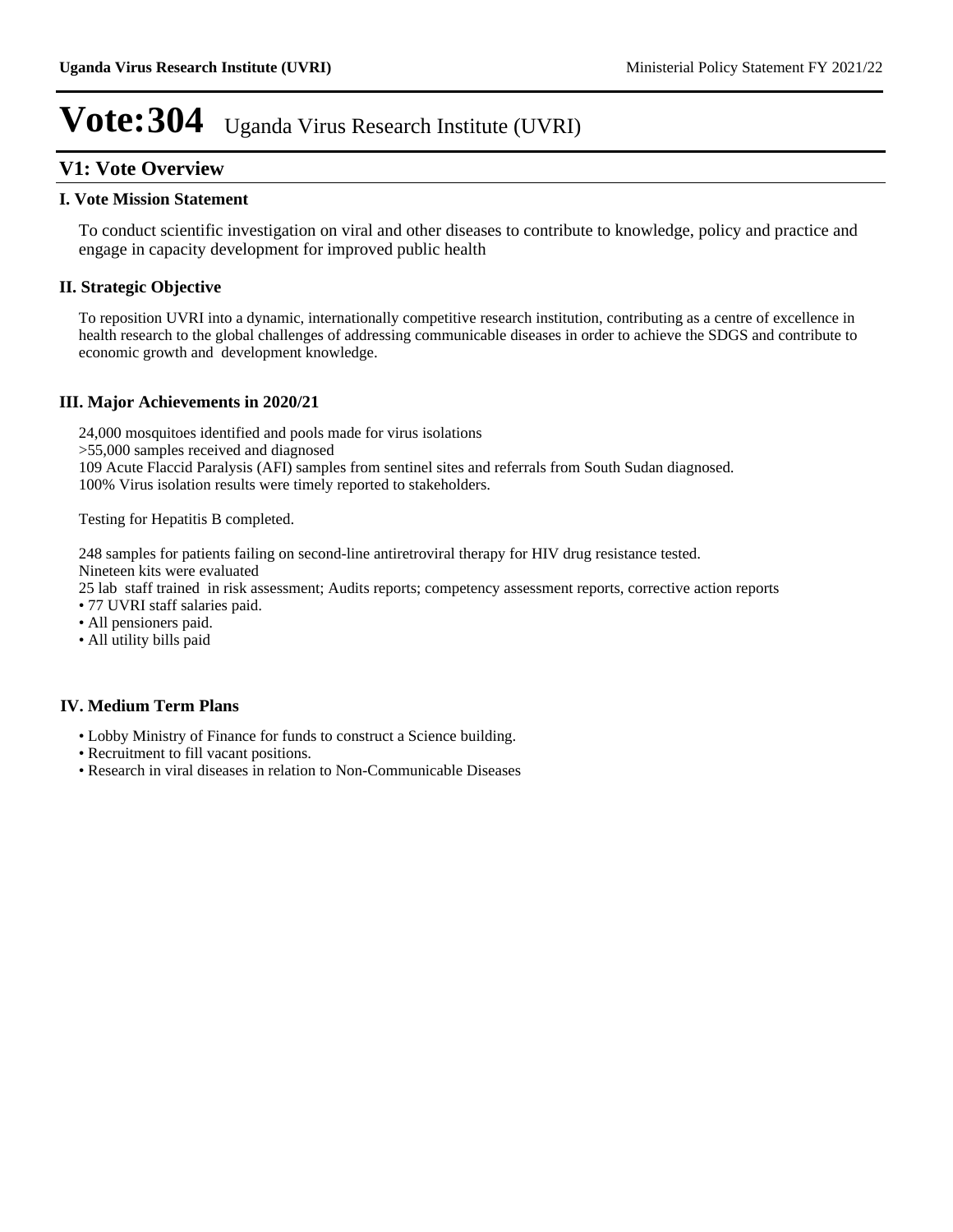# **V. Snapshot Of Medium Term Budget Allocations**

**Table 5.1: Overview of Vote Expenditures (UShs Billion)**

|           |                                                      |                    |               | 2020/21                                   |         | <b>MTEF Budget Projections</b> |         |         |         |  |
|-----------|------------------------------------------------------|--------------------|---------------|-------------------------------------------|---------|--------------------------------|---------|---------|---------|--|
|           |                                                      | 2019/20<br>Outturn | <b>Budget</b> | <b>Approved Expenditure</b><br>by End Dec | 2021/22 | 2022/23                        | 2023/24 | 2024/25 | 2025/26 |  |
| Recurrent | Wage                                                 | 1.263              | 1.541         | 0.666                                     | 1.541   | 1.618                          | 1.618   | 1.618   | 1.618   |  |
|           | Non Wage                                             | 5.165              | 5.150         | 2.000                                     | 5.166   | 5.166                          | 5.166   | 5.166   | 5.166   |  |
| Devt.     | GoU                                                  | 2.277              | 2.280         | 0.512                                     | 2.280   | 2.280                          | 2.280   | 2.280   | 2.280   |  |
|           | Ext. Fin.                                            | 0.000              | 0.000         | 0.000                                     | 0.000   | 0.000                          | 0.000   | 0.000   | 0.000   |  |
|           | <b>GoU</b> Total                                     | 8.705              | 8.971         | 3.178                                     | 8.987   | 9.064                          | 9.064   | 9.064   | 9.064   |  |
|           | <b>Total GoU+Ext Fin (MTEF)</b>                      | 8.705              | 8.971         | 3.178                                     | 8.987   | 9.064                          | 9.064   | 9.064   | 9.064   |  |
|           | <b>Arrears</b>                                       | 0.000              | 0.000         | 0.000                                     | 0.132   | 0.000                          | 0.000   | 0.000   | 0.000   |  |
|           | <b>Total Budget</b>                                  | 8.705              | 8.971         | 3.178                                     | 9.119   | 9.064                          | 9.064   | 9.064   | 9.064   |  |
|           | <b>A.I.A Total</b>                                   | 0.000              | 0.000         | 0.000                                     | 0.000   | 0.000                          | 0.000   | 0.000   | 0.000   |  |
|           | <b>Grand Total</b>                                   | 8.705              | 8.971         | 3.178                                     | 9.119   | 9.064                          | 9.064   | 9.064   | 9.064   |  |
|           | <b>Total Vote Budget</b><br><b>Excluding Arrears</b> | 8.705              | 8.971         | 3.178                                     | 8.987   | 9.064                          | 9.064   | 9.064   | 9.064   |  |

#### **Table 5.2: Budget Allocation by Programme (UShs Billion)**

|                                 | 2021/22 Draft Estimates |          |              |
|---------------------------------|-------------------------|----------|--------------|
| <b>Billion Uganda Shillings</b> | GoU                     | Ext. Fin | <b>Total</b> |
| Human Capital Development       | 8.987                   | 0.000    | 8.987        |
| <b>Grand Total:</b>             | 9.119                   | 0.000    | 9.119        |
| <b>Total excluding Arrears</b>  | 8.987                   | 0.000    | 8.987        |

## **VI. Budget By Economic Clasification**

**Table V6.1 2020/21 and 2021/22 Budget Allocations by Item**

|                                       |       | 2020/21 Approved Budget |       |              |       | 2021/22 Draft Estimates |              |
|---------------------------------------|-------|-------------------------|-------|--------------|-------|-------------------------|--------------|
| Billion Uganda Shillings              | GoU   | Ext. Fin                | AIA   | <b>Total</b> | GoU   | Ext. Fin                | <b>Total</b> |
| <b>Output Class: Outputs Provided</b> | 6.691 | 0.000                   | 0.000 | 6.691        | 6.707 | 0.000                   | 6.707        |
| 211 Wages and Salaries                | 1.800 | 0.000                   | 0.000 | 1.800        | 1.769 | 0.000                   | 1.769        |
| 212 Social Contributions              | 0.327 | 0.000                   | 0.000 | 0.327        | 0.346 | 0.000                   | 0.346        |
| 213 Other Employee Costs              | 0.543 | 0.000                   | 0.000 | 0.543        | 0.627 | 0.000                   | 0.627        |
| 221 General Expenses                  | 0.918 | 0.000                   | 0.000 | 0.918        | 0.860 | 0.000                   | 0.860        |
| 222 Communications                    | 0.070 | 0.000                   | 0.000 | 0.070        | 0.070 | 0.000                   | 0.070        |
| 223 Utility and Property Expenses     | 1.133 | 0.000                   | 0.000 | 1.133        | 1.153 | 0.000                   | 1.153        |
| 224 Supplies and Services             | 0.800 | 0.000                   | 0.000 | 0.800        | 0.752 | 0.000                   | 0.752        |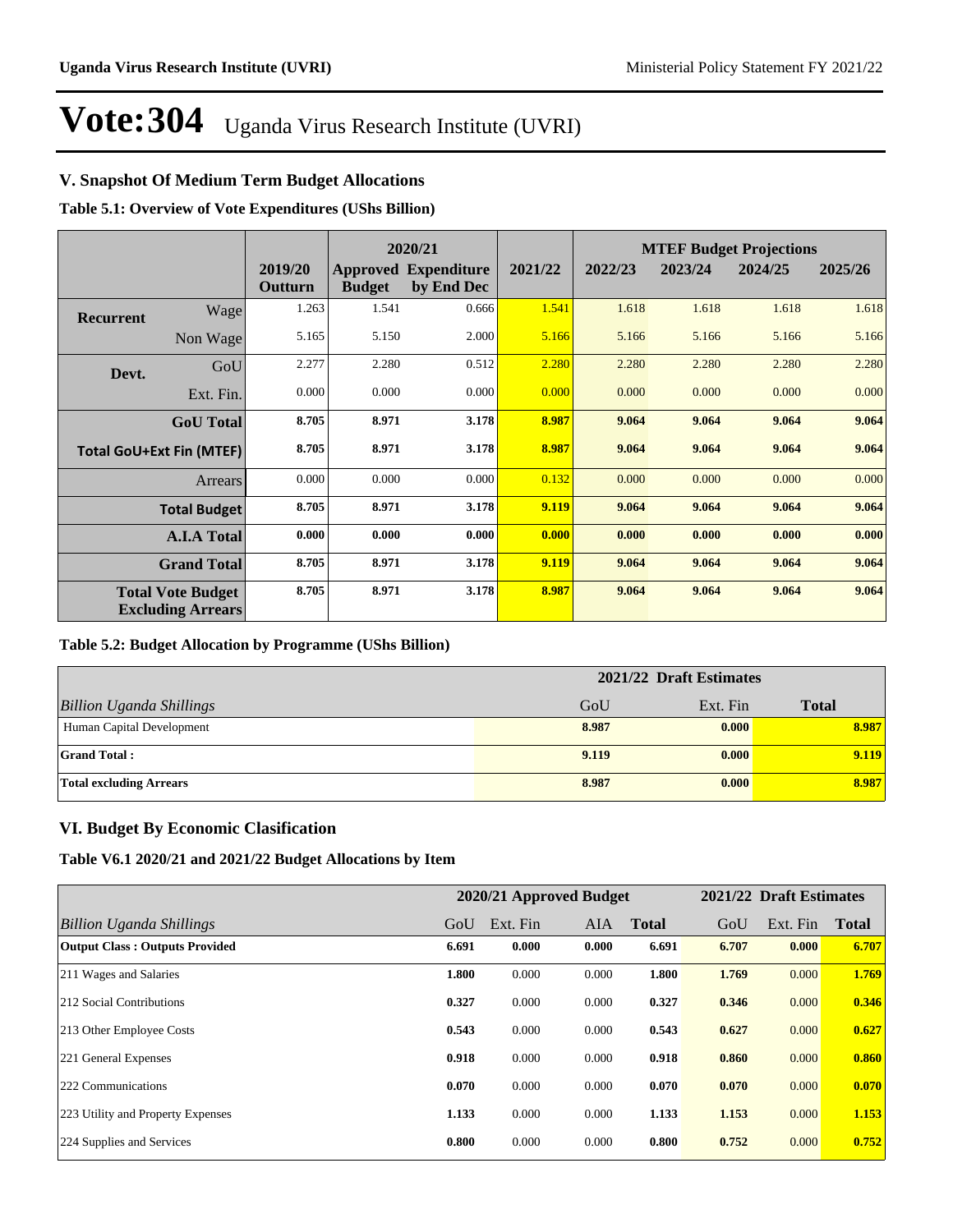| 227 Travel and Transport               | 0.817 | 0.000 | 0.000 | 0.817 | 0.818 | 0.000 | 0.818 |
|----------------------------------------|-------|-------|-------|-------|-------|-------|-------|
| 228 Maintenance                        | 0.285 | 0.000 | 0.000 | 0.285 | 0.313 | 0.000 | 0.313 |
| <b>Output Class: Capital Purchases</b> | 2.280 | 0.000 | 0.000 | 2.280 | 2.280 | 0.000 | 2.280 |
| 312 FIXED ASSETS                       | 2.280 | 0.000 | 0.000 | 2.280 | 2.280 | 0.000 | 2.280 |
| <b>Output Class: Arrears</b>           | 0.000 | 0.000 | 0.000 | 0.000 | 0.132 | 0.000 | 0.132 |
| 321 DOMESTIC                           | 0.000 | 0.000 | 0.000 | 0.000 | 0.132 | 0.000 | 0.132 |
| <b>Grand Total:</b>                    | 8.971 | 0.000 | 0.000 | 8.971 | 9.119 | 0.000 | 9.119 |
| <b>Total excluding Arrears</b>         | 8.971 | 0.000 | 0.000 | 8.971 | 8.987 | 0.000 | 8.987 |

# VII. Budget By Sub-Subprogramme, Department And Project

#### **Table V7.1: Past Expenditure Outturns and Medium Term Projections by Sub-SubProgramme,Department and Project**

| Billion Uganda shillings                             |                              | FY 2020/21                |                                   |                                             |         | <b>Medium Term Projections</b> |         |         |
|------------------------------------------------------|------------------------------|---------------------------|-----------------------------------|---------------------------------------------|---------|--------------------------------|---------|---------|
|                                                      | <b>FY 2019/20</b><br>Outturn | Approved<br><b>Budget</b> | <b>Spent By</b><br><b>End Dec</b> | 2021-22<br><b>Proposed</b><br><b>Budget</b> | 2022-23 | 2023-24                        | 2024-25 | 2025-26 |
| 03 Virus Research                                    | 8.705                        | 8.971                     | 3.178                             | 9.119                                       | 9.064   | 9.064                          | 9.064   | 9.064   |
| 01 Headquarters                                      | 4.499                        | 4.759                     | 1.834                             | 4.907                                       | 6.784   | 6.784                          | 6.784   | 6.784   |
| 02 Health Research Services                          | 1.780                        | 1.782                     | 0.772                             | 1.782                                       | 0.000   | 0.000                          | 0.000   | 0.000   |
| 03 Internal Audit                                    | 0.150                        | 0.150                     | 0.060                             | 0.150                                       | 0.000   | 0.000                          | 0.000   | 0.000   |
| 1437 Institutional Support to UVRI                   | 0.027                        | 0.000                     | 0.000                             | 0.000                                       | 0.000   | 0.000                          | 0.000   | 0.000   |
| 1442 UVRI Infrastructual Development<br>Project      | 2.250                        | 2.100                     | 0.512                             | 2.100                                       | 2.280   | 2.280                          | 2.280   | 2.280   |
| 1569 Retooling of Uganda Virus Research<br>Institute | 0.000                        | 0.180                     | 0.000                             | 0.180                                       | 0.000   | 0.000                          | 0.000   | 0.000   |
| <b>Total for the Vote</b>                            | 8.705                        | 8.971                     | 3.178                             | 9.119                                       | 9.064   | 9.064                          | 9.064   | 9.064   |
| <b>Total Excluding Arrears</b>                       | 8.705                        | 8.971                     | 3.178                             | 8.987                                       | 9.064   | 9.064                          | 9.064   | 9.064   |

#### VIII. Sub-SubProgramme Performance and Medium Term Plans

#### **Table V8.1: Sub-SubProgramme Outcome and Outcome Indicators**

| <b>Sub-SubProgramme:</b> 03 Virus Research |                                                                                                                                                                                    |                 |                  |                            |            |            |  |  |
|--------------------------------------------|------------------------------------------------------------------------------------------------------------------------------------------------------------------------------------|-----------------|------------------|----------------------------|------------|------------|--|--|
| Objective :                                | To conduct scientific investigations on viral and other diseases to contribute to knowledge, policy and<br>practice and engage in capacity development for improved public health. |                 |                  |                            |            |            |  |  |
| <b>Responsible Officer:</b>                | Prof. Pontiano Kaleebu                                                                                                                                                             |                 |                  |                            |            |            |  |  |
| Outcome:                                   | Quality and accessible virus research Services                                                                                                                                     |                 |                  |                            |            |            |  |  |
|                                            | 1. Enhanced competitiveness in the health sector                                                                                                                                   |                 |                  |                            |            |            |  |  |
|                                            |                                                                                                                                                                                    |                 |                  | <b>Performance Targets</b> |            |            |  |  |
| <b>Outcome Indicators</b>                  |                                                                                                                                                                                    |                 |                  | 2021/22                    | 2022/23    | 2023/24    |  |  |
|                                            |                                                                                                                                                                                    | <b>Baseline</b> | <b>Base</b> year | <b>Target</b>              | Projection | Projection |  |  |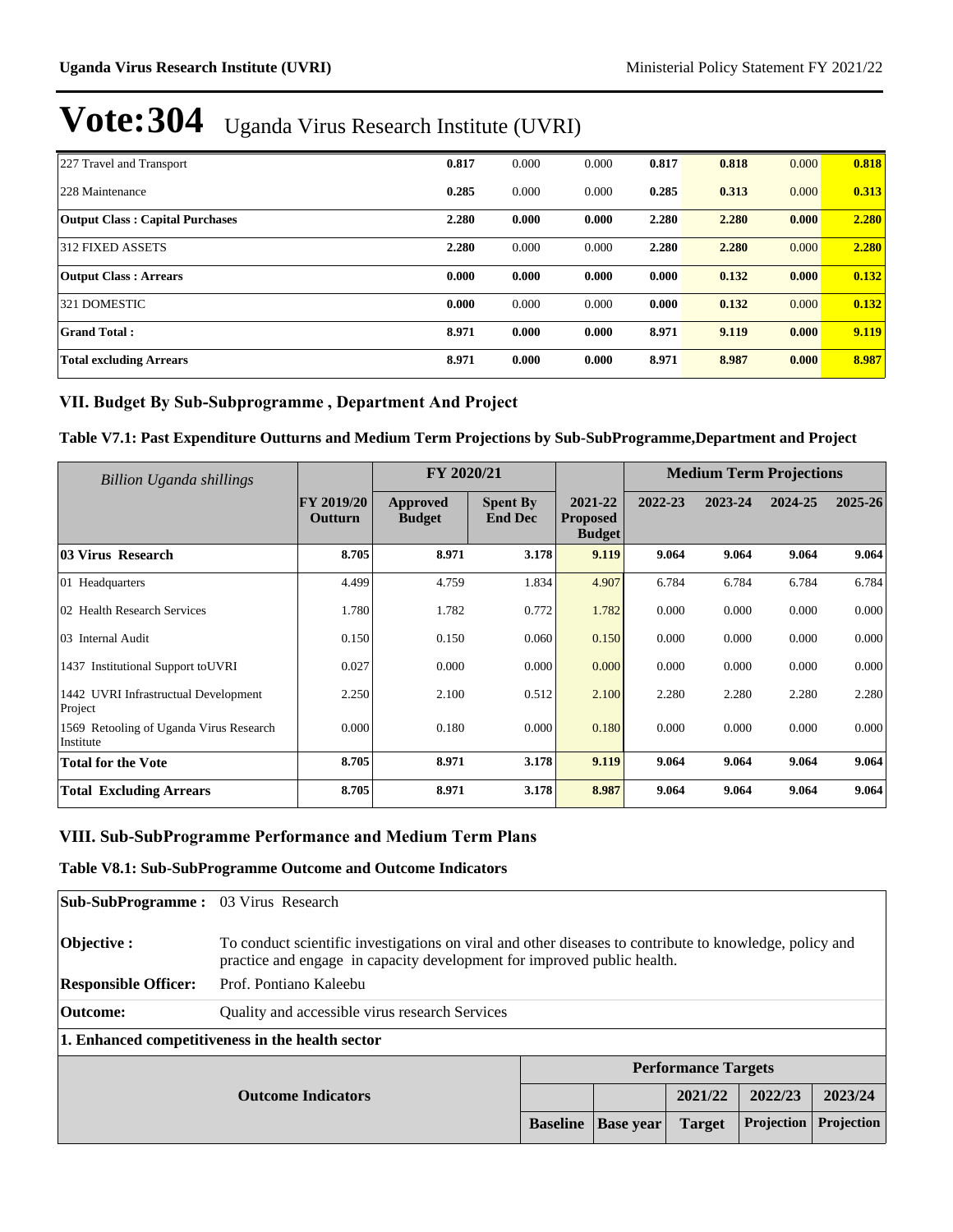| • Propotion of informed research policy and guidelines.                        | 50% | 2019 | 76%                     | 77% | 78% |  |  |
|--------------------------------------------------------------------------------|-----|------|-------------------------|-----|-----|--|--|
| <b>Department: 01 Headquarters</b>                                             |     |      |                         |     |     |  |  |
| <b>Budget Output: 04 Administration and Support Services</b>                   |     |      |                         |     |     |  |  |
| Percentage execution of the workplan.                                          |     |      | 75%                     | 80% | 85% |  |  |
| Quarterly internal audit report produced                                       |     | 4    | $\overline{\mathbf{4}}$ |     |     |  |  |
| <b>Department: 02 Health Research Services</b>                                 |     |      |                         |     |     |  |  |
| <b>Budget Output: 06 Arbovirology, Emerging and Remerging Disease Research</b> |     |      |                         |     |     |  |  |
| No. of Research services coordinated and supervise                             |     |      | 70                      | 75  | 80  |  |  |
| No. of technical support supervision visits report                             | 60  | 65   | 70                      |     |     |  |  |

# **IX. Major Capital Investments And Changes In Resource Allocation**

#### **Table 9.1: Major Capital Investment (Capital Purchases outputs over 0.5Billion)**

| FY 2020/21                                                                      | FY 2021/22     |                                                                                                                                                                                                        |                                                                         |
|---------------------------------------------------------------------------------|----------------|--------------------------------------------------------------------------------------------------------------------------------------------------------------------------------------------------------|-------------------------------------------------------------------------|
| <b>Appr. Budget and Planned Outputs</b>                                         |                | <b>Expenditures and Achievements by</b><br>end Dec                                                                                                                                                     | <b>Proposed Budget and Planned</b><br><b>Outputs</b>                    |
| Vote 304 Uganda Virus Research Institute (UVRI)                                 |                |                                                                                                                                                                                                        |                                                                         |
| Sub-SubProgramme: 08 03 Virus Research                                          |                |                                                                                                                                                                                                        |                                                                         |
| Development Project : 1442 UVRI Infrastructual Development Project              |                |                                                                                                                                                                                                        |                                                                         |
| Budget Output: 08 03 72 Government Buildings and Administrative Insfrastructure |                |                                                                                                                                                                                                        |                                                                         |
| Construction of 64 staff houses for laboratory assistants<br>commenced.         |                | • additional works on renovation of Namibia<br>staff houses paid.<br>• Earth works for drainage, landscaping,<br>gardening, paving & painting of curb stones in<br>Namibia staff quarters carried out. | Construction of 64 staff houses for laboratory<br>assistants continued. |
| <b>Total Output Cost(Ushs Thousand)</b>                                         | 2,100,000      | 512,490                                                                                                                                                                                                | 2,100,000                                                               |
| Gou Dev't:                                                                      | 2,100,000      | 512,490                                                                                                                                                                                                | 2,100,000                                                               |
| Ext Fin:                                                                        | $\overline{0}$ | $\Omega$                                                                                                                                                                                               |                                                                         |
| $A.I.A$ :                                                                       | $\overline{0}$ | $\Omega$                                                                                                                                                                                               | $\overline{0}$                                                          |

### **X. Vote Challenges and Plans To Improve Performance**

#### **Vote Challenges**

o Inadequate office and laboratory space

o There is inadequate funding for UVRI especially for research reagents which constrains the delivery of its mandate and mission. o There is currently no centralized and accessible sample repository system, which has constrained proper sample management and utilization.

o There is inadequate dissemination and utilization of its research findings, which constrains its contribution to evidence-based policy formulation and practice.

o There is inadequate transport especially sample collection vehicle.

o Lack of funds to pay off squatters from the institute land.

#### **Plans to improve Vote Performance**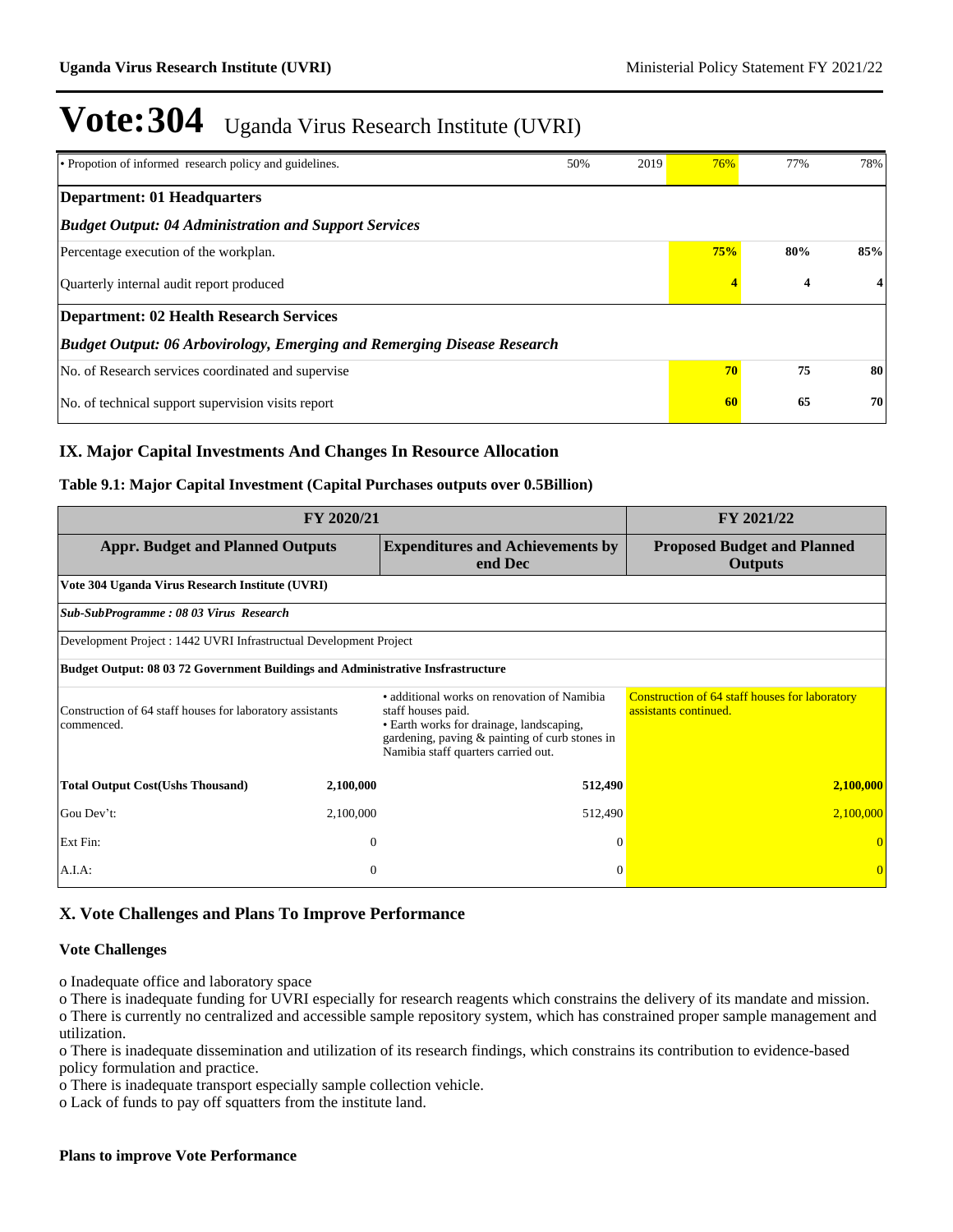• To increase and expand UVRI's involvement in research and surveillance of viral diseases of public health importance including their link to non-communicable diseases.

- To develop a centralized, accessible, and reliable sample repository system.
- To improve the infrastructural and human resource capacity at UVRI.
- Enhance collaborative partnerships between UVRI and other training Institutions.
- Increase awareness of science among the students.
- Encourage exchange and sabbatical programs.
- Diversify donor funding.
- Establish a national sample repository for biotechnology innovation.
- Construct a science block to house laboratories, offices, stores, and a conference facility.
- Develop and implement a Business model strategy for financial sustainability.

# **XI Off Budget Support**

#### **Table 11.1 Off-Budget Support by Department and Project**

| <b>Billion Uganda Shillings</b>        | $2020/21$ Approved<br><b>Budget</b> | 2021/22 Draft<br><b>Estimates</b> |
|----------------------------------------|-------------------------------------|-----------------------------------|
| Sub-SubProgramme 0803 Virus Research   | 11.39                               | 14.12                             |
| <b>Recurrent Budget Estimates</b>      |                                     |                                   |
| 02 Health Research Services            | 11.39                               | 14.12                             |
| 400-MULTI-LATERAL DEVELOPMENT PARTNERS | 3.04                                | 0.00                              |
| 549-United Kingdom                     | 0.00                                | 3.05                              |
| 550-United States of America           | 8.35                                | 11.07                             |
| <b>Total for Vote</b>                  | 11.39                               | 14.12                             |

# **XII. Vote Cross Cutting Policy And Other Budgetary Issues**

#### **Table 12.1: Cross- Cutting Policy Issues**

| <b>Issue Type:</b>                  | <b>HIV/AIDS</b>                                                                                                                                                                 |
|-------------------------------------|---------------------------------------------------------------------------------------------------------------------------------------------------------------------------------|
| Objective:                          | To create awareness of and prevention of HIV/AIDS among staff and their families.                                                                                               |
| <b>Issue of Concern:</b>            | Where as the Institute does a lot of research in HIV/aids little is done to create awareness about the<br>disease amongst the staff                                             |
| <b>Planned Interventions:</b>       | HIV/AIDS awareness meetings.<br>Installation of condom dispensers and the distribution of condoms within rest rooms.<br>Promote male circumcision for staff and their children. |
| <b>Budget Allocation (Billion):</b> | 0.050                                                                                                                                                                           |
| <b>Performance Indicators:</b>      | number of HIV/AIDS awareness meetings, number.<br>Number of dispensers installed.<br>Number of people who accessed safe male circumcision.                                      |
| <b>Issue Type:</b>                  | Gender                                                                                                                                                                          |
| Objective:                          | Mainstreaming gender and equity in Viral research.                                                                                                                              |
| <b>Issue of Concern:</b>            | Mainstreaming gender and equity in Viral research.                                                                                                                              |
| <b>Planned Interventions:</b>       | Consider Women, men and children in the various research projects.<br>Always aggregating data according to gender.                                                              |
| <b>Budget Allocation (Billion):</b> | 0.020                                                                                                                                                                           |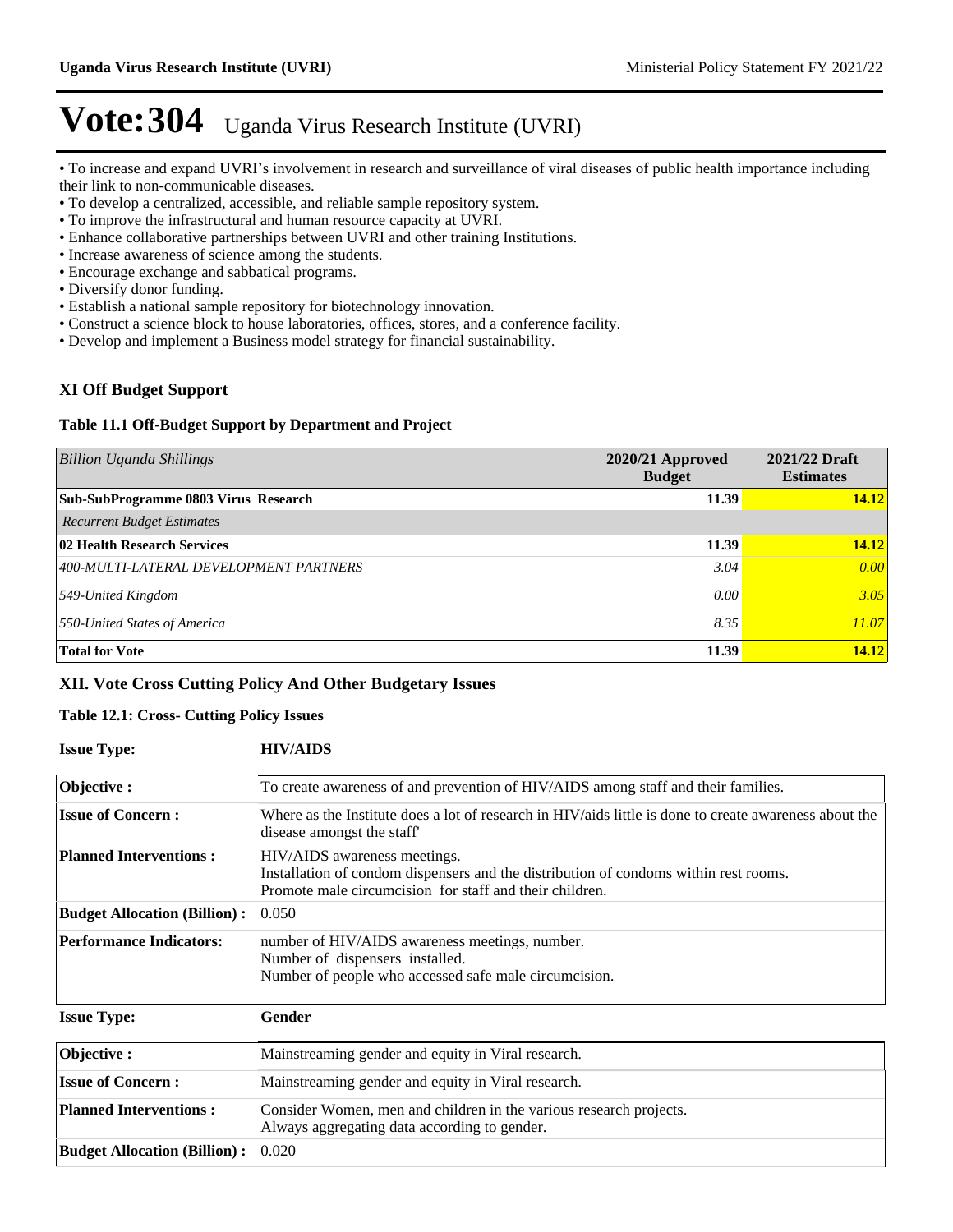| <b>Performance Indicators:</b><br>Proportion of the UVRI MPS that is gender and equity complaint. |                                                                                                                                                                                                 |  |  |  |
|---------------------------------------------------------------------------------------------------|-------------------------------------------------------------------------------------------------------------------------------------------------------------------------------------------------|--|--|--|
| <b>Issue Type:</b>                                                                                | <b>Enviroment</b>                                                                                                                                                                               |  |  |  |
| Objective:                                                                                        | To minimize the exposure of the environment to negative effects that may arise from the activities<br>of UVRI                                                                                   |  |  |  |
| <b>Issue of Concern :</b>                                                                         | In the discharge of its duties, the Institute produces bio waste which ought to be disposed off<br>safely.                                                                                      |  |  |  |
| <b>Planned Interventions:</b>                                                                     | Renovate the Incinerator and facilitate the operators to safely dispose off waste.<br>Install waste bins in the labs and across the campus for collection of waste according to color<br>codes. |  |  |  |
| <b>Budget Allocation (Billion):</b>                                                               | 0.250                                                                                                                                                                                           |  |  |  |
| <b>Performance Indicators:</b>                                                                    | Functionality of the Incinerator.<br>Number of bins installed.<br>Bio waste collected.                                                                                                          |  |  |  |

### **XIII. Personnel Information**

#### **Table 13.1 Staff Establishment Analysis**

| <b>Title</b>                                | <b>Salary Scale</b> | <b>Number Of Approved Positions</b> | <b>Number Of Filled Positions</b> |
|---------------------------------------------|---------------------|-------------------------------------|-----------------------------------|
| Ac Director/deputy director                 | U1                  |                                     |                                   |
| <b>Assistant Director</b>                   | U1SE                | 6                                   | 2                                 |
| Director                                    | U1SE                |                                     |                                   |
| Principal Research Officer (PRO)            | U2(SC)              | 12                                  | 5                                 |
| Senior Principal Research Officer<br>(SPRO) | U2(SC)              | 6                                   | $\mathbf{0}$                      |
| Principal Assistant Secretary               | U2L                 |                                     | 1                                 |
| Senior Accountant                           | U <sub>3</sub>      |                                     |                                   |
| Senior Economist                            | U3                  |                                     | $\Omega$                          |
| Senior Human Resource Officer               | U <sub>3</sub>      |                                     | $\boldsymbol{0}$                  |
| Senior Network Administator                 | U <sub>3</sub>      |                                     | $\mathbf{0}$                      |
| Senior Training Officer                     | U <sub>3</sub>      |                                     | 1                                 |
| Senior procurement officer                  | U3 UP               |                                     | 1                                 |
| Senior Bio Statician                        | U3(SC)              | $\mathfrak{D}$                      | $\Omega$                          |
| Senior Epidemiologist                       | U3(SC)              |                                     | $\boldsymbol{0}$                  |
| Senior Research Officer (SRO)               | U3(SC)              | 13                                  | 1                                 |
| Economist                                   | U <sub>4</sub>      | $\overline{c}$                      |                                   |
| <b>Assistant Secretary</b>                  | U <sub>4</sub>      | $\mathfrak{D}$                      | 1                                 |
| <b>Resource Mobilization Officer</b>        | U <sub>4</sub>      | 2                                   | $\Omega$                          |
| <b>Information Scientist</b>                | U4(SC)              | 2                                   | 2                                 |
| Human Resource Officer                      | U4L                 |                                     | $\mathbf{1}$                      |
| Personal Secretary                          | U4L                 |                                     | 1                                 |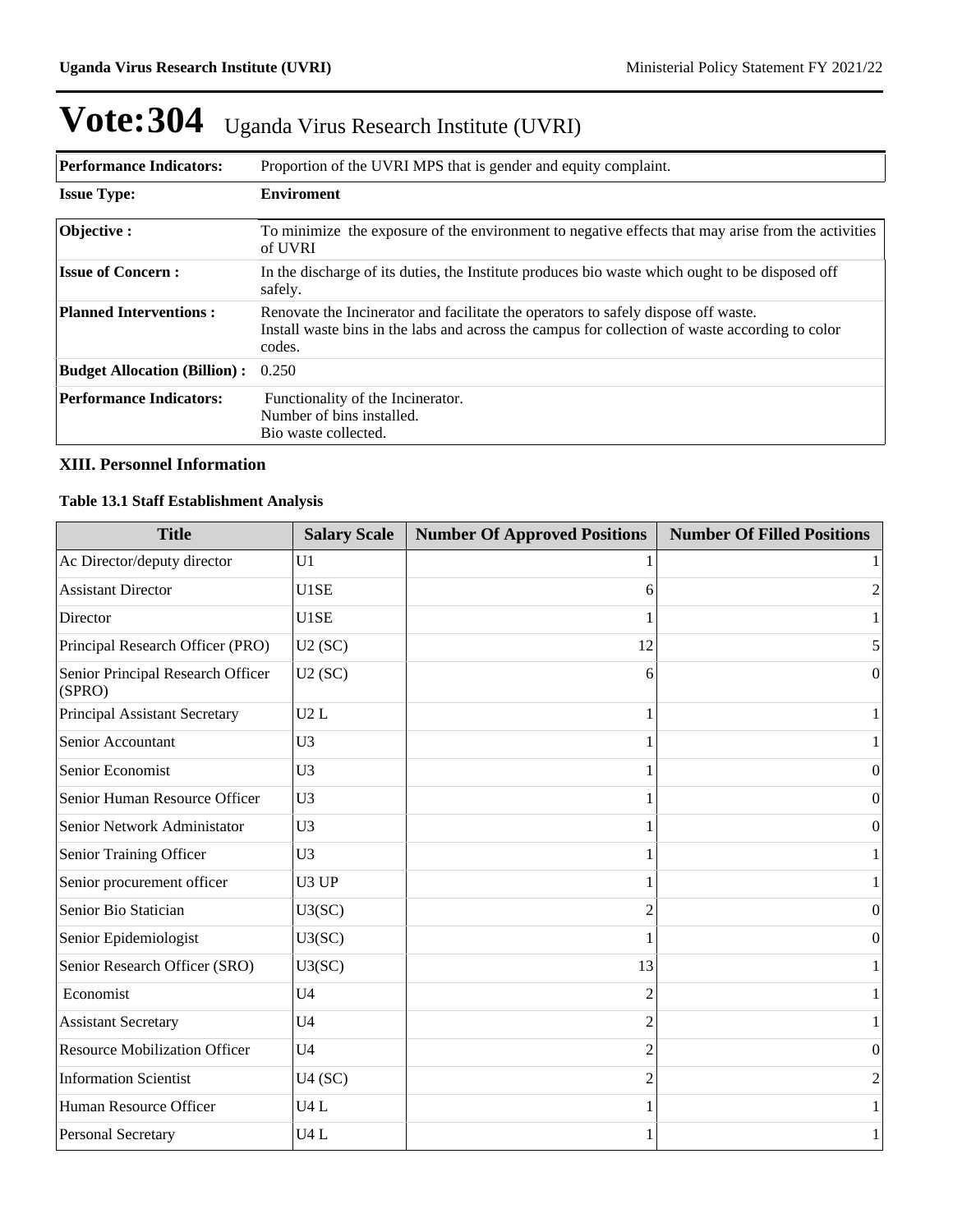| <b>Training Officer</b>          | U4L               | 1                | $\boldsymbol{0}$ |
|----------------------------------|-------------------|------------------|------------------|
| Network Administrator            | U <sub>4</sub> SC | 1                | $\mathbf{1}$     |
| Research Officer                 | U <sub>4</sub> SC | 26               | 9                |
| Senior Nursing Officer           | U <sub>4</sub> SC | 1                | 1                |
| Auditor                          | U4U               | 1                | $\mathbf{1}$     |
| Procurement Officer              | U <sub>4</sub> U  | 1                | $\boldsymbol{0}$ |
| Accountant                       | U <sub>4</sub> UP | $\overline{2}$   | $\mathbf{1}$     |
| <b>Bio Medical Engineer</b>      | U4(SC)            | 1                | $\boldsymbol{0}$ |
| Senior Laboratory Technologist   | U4(SC)            | $\overline{7}$   | $\mathbf{1}$     |
| <b>Accounts Assistant</b>        | U <sub>5</sub>    | 1                | 1                |
| <b>Assistant Records Officer</b> | U <sub>5</sub>    | 1                | $\boldsymbol{0}$ |
| Senior Accounts Asst.            | U <sub>5</sub>    | $\overline{2}$   | $\boldsymbol{0}$ |
| Laboratory Technologist          | U5(SC)            | 20               | $\mathfrak{2}$   |
| Technician                       | U5(SC)            | 6                | $\mathbf{1}$     |
| Clinical Officer                 | U5 SC             | 5                | $\overline{c}$   |
| Nursing Officer                  | U5 SC             | $\overline{c}$   | $\mathbf{0}$     |
| Sen. Clinical Officer            | U <sub>5</sub> SC | $\overline{2}$   | $\overline{2}$   |
| Pool Stenographer                | U <sub>6</sub>    | $\overline{4}$   | $\boldsymbol{0}$ |
| Records Assistant                | U7                | $\overline{2}$   | $\mathbf{1}$     |
| Telephone Operator               | U7L               | $\overline{c}$   | $\boldsymbol{0}$ |
| <b>Enrolled Nurse</b>            | U7 SC             | $\overline{2}$   | $\mathbf{1}$     |
| Laboratory Assistant             | U7 SC             | 39               | 13               |
| Office Typist                    | U7U               | 3                | $\mathbf{1}$     |
| Dhobi                            | U8                | 4                | $\boldsymbol{0}$ |
| Driver                           | U8                | 6                | 3                |
| Askari                           | U8L               | 6                | $\overline{c}$   |
| Office Attendant                 | $U8$ L            | $\boldsymbol{7}$ | $\tau$           |
| Plumber                          | U8L               | 1                | $\mathbf{1}$     |
| Nursing Assistant                | U8 <sub>U</sub>   | 5                | $\overline{c}$   |

## **Table 13.2 Staff Recruitment Plan**

| Post Title              | Salalry<br>Scale | No. Of<br>Approved<br><b>Posts</b> | No Of<br><b>Filled Posts</b> | Vacant<br>Posts | No. of Posts<br>Cleared for<br>Filling<br>FY2021/22 | <b>Gross Salary</b><br>Per Month<br>(UGX) | <b>Total Annual</b><br>Salary<br>(UGX) |
|-------------------------|------------------|------------------------------------|------------------------------|-----------------|-----------------------------------------------------|-------------------------------------------|----------------------------------------|
| Bio Medical Engineer    | U4(SC)           |                                    |                              |                 |                                                     | 1.131.967                                 | 13,583,604                             |
| Dhobi                   | U8               |                                    |                              |                 |                                                     | 187,660                                   | 2,251,920                              |
| Laboratory Assistant    | U7 SC            | 39                                 | 13 <sub>1</sub>              | 26              |                                                     | 1,839,474                                 | 22,073,688                             |
| Laboratory Technologist | $U5$ (SC)        | 20                                 |                              |                 | 12                                                  | 14,400,000                                | 172,800,000                            |